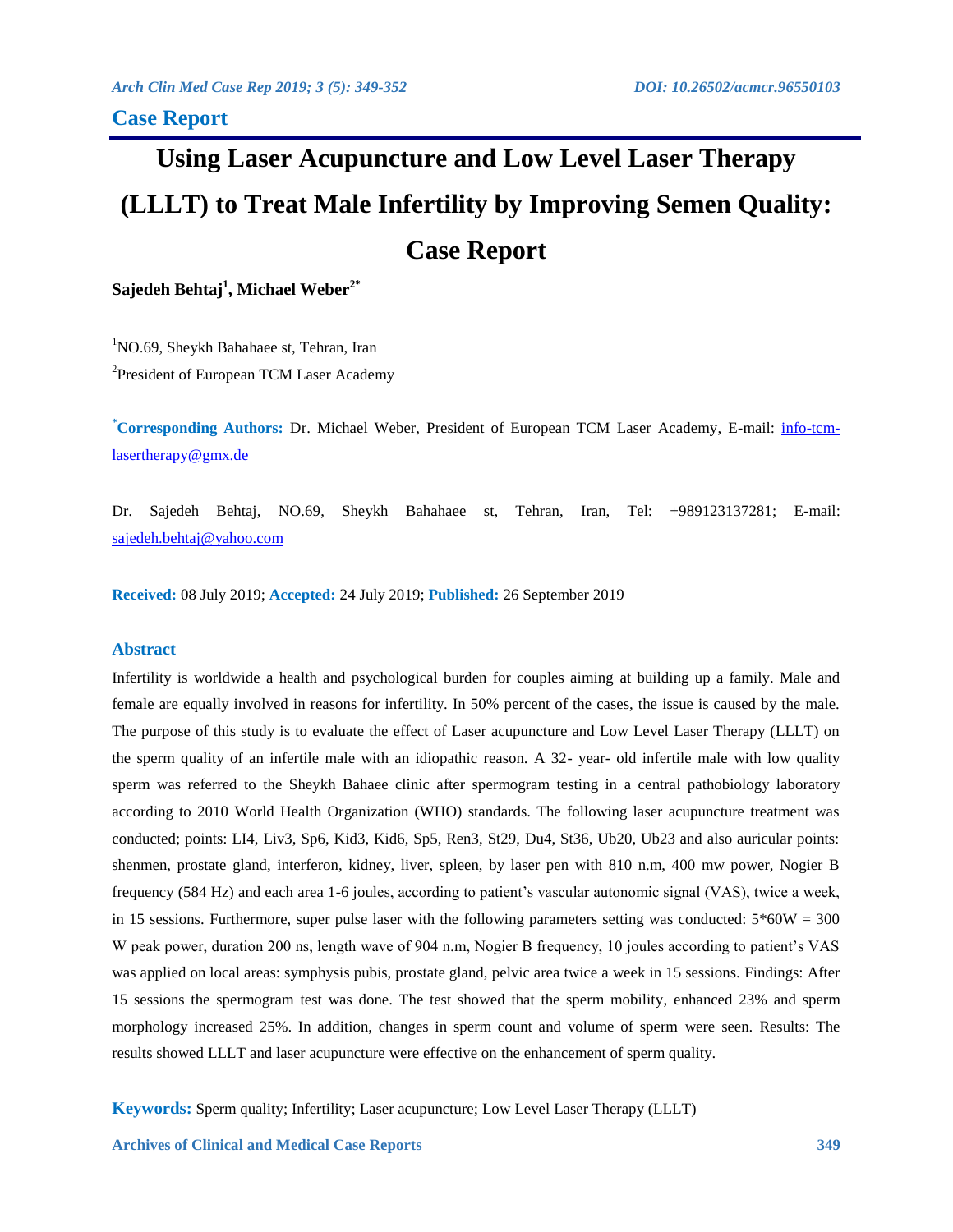## **1. Introduction**

Becoming parents is one of the most important desires of human beings. Unfortunately, many couples suffer from infertility. About 50% of infertility disorders is related to men. Poor semen quality is the main cause of infertility in Men [1]. Some of the causes of infertility in men are genetic disorders, genital organs, block, varicocele, low sperm count and impotence [2]. Psychologically, infertility is a critical period of the couple's life wanting children [3]. Studies show the drugs such as androgens, gonadotropins, corticosteroids are not effective on men's infertility. Therefore, approximately 20% of infertile men choose alternative medicine such as herbal remedies and acupuncture. In addition, they also change their lifestyle and take antioxidants like vitamin E and L-carnitine [1]. Acupuncture and herbal remedies improve sperm count, sperm motility and sperm morphology. Stimulation of acupuncture points increases blood in testicular arteries and decreases testicular temperature [4].

In fact, T.C.M (Traditional Chinese Medicine) balances qi and blood, yin and yang and has proven effective on reproductive organs [5]. T.C.M believes that the semen disorders are due to liver, spleen and kidney disturbance and among all, the kidney role is more important [6]. It is becoming more prevalent to use LLLT instead of needles to stimulate acupuncture points. Low level Laser Therapy (LLLT) is a form of phototherapy which has been employed as a treatment for a variety of conditions [7].

Laser acupuncture is a non-aggressive treatment used instead of needle acupuncture. The advantages of Laser acupuncture in comparison to needle acupuncture is that it is painless, has no fainting, or infection caused by needle, and has a longer lasting effect [8]. Research in Pub Med and more than 850 articles published in 2017 confirm that laser acupuncture is more effective in comparison with needle acupuncture [9]. Guilherme Henrique research show that LLLT increases the percentage of live sperm cells and sperm motility with more positive results. He practiced radiation with the length wave of 660 n.m, 30 mw power, and energy of 4 and 6 joules for 80-120 seconds respectively [10]. According to the above notes, researcher intends to evaluate effect of laser acupuncture and LLLT on a male with infertility and sperm quality disorder.

#### **2. Case Presentation**

This is a case observation which is done in the Sheykh Bahaee clinic. The case was done on a 32- year- old infertile male with low quality sperm with an idiopathic reason. Before treatment he did the spermogram test in the central pathobiology laboratory, according to 2010 WHO standards. Treatment with laser pen with the following setting of: 810 n.m, 400 mw, Nogier B (584 Hz) frequency, each point 1-6 Joules according to patient's VAS was started on these points:  $LI_4$ ,  $Liv_3$ ,  $Sp_6$ ,  $Kid_3$ ,  $Kid_6$ ,  $Sp_5$ ,  $Ren_3$ ,  $St_{29}$ ,  $Du_4$ ,  $St_{36}$ ,  $Ub_{20}$ ,  $Ub_{23}$  and also auricular points: prostate gland, interferon, kidney, liver, spleen and shenmen in 15 sessions twice a week. Also super pulse laser 5\*60 W=300 W, 904 n.m, Nogier B frequency, 10 J was applied to the symphysis pubis, prostate gland and pelvic area. The treatment was done twice a week in 15 sessions.

After treatment in 15 sessions, spermogram test was done in the same laboratory. The findings are as below: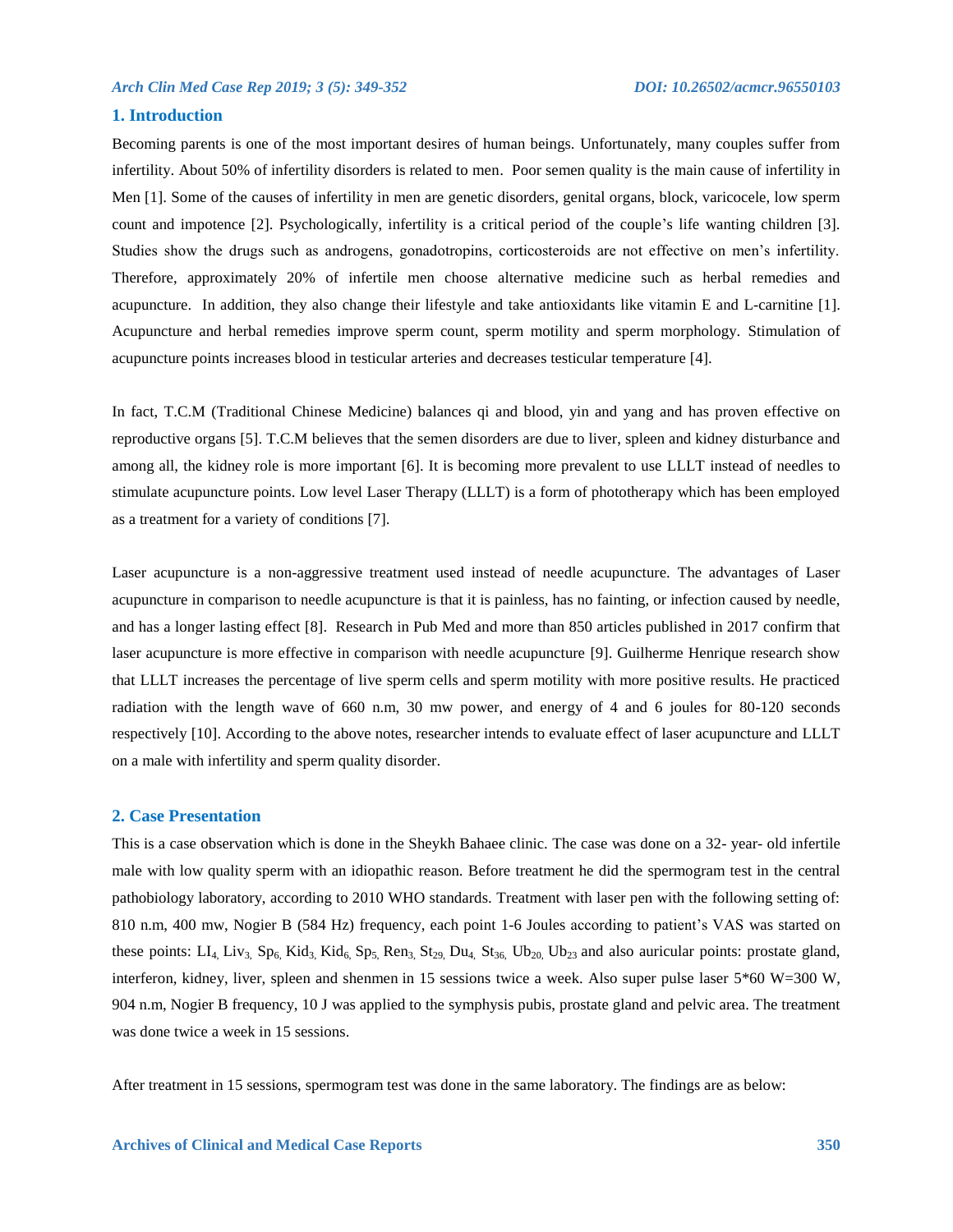## **3. Findings**

# **Before**

| Volume, ml | <b>Count</b> | <b>Motility</b>       | <b>Morphology</b> |
|------------|--------------|-----------------------|-------------------|
|            | 30           | Total progressive: 20 | Normal: 41        |

#### **After**

| Volume, ml | ∠ount | <b>Motility</b>       | <b>Morphology</b> |
|------------|-------|-----------------------|-------------------|
|            | 42    | Total progressive: 43 | Normal: 65        |

#### **4. Discussion**

In conclusion, a result of this case study at Sheykh Bahaee clinic shows that LLLT and laser acupuncture has been effective on sperm quality improvement. This result confirms Guilherme research which shows LLLT has a positive effect on sperm motility [10]. It also confirms Ross research which shows the radiation of LLLT with 905 n.m, 50 mw, 30 seconds on the genital area, 85% most promoted in oligospermic and asthenospermic samples and sperm motility [11].

In addition, in Firestone research, applying LLLT, resulted in sperm motility increase [12]. Sperm count and sperm motility were increased in acupuncture treatment by balancing qi and blood, twice a week in 5 weeks. Besides, it improves morphology as well  $[13, 14]$ . Junyoung chose the best point,  $St_{29}$  to stimulate which is very effective on kidney, spleen and liver meridians and increases blood in testicular area; By doing so, sperm motility was increased 13% and sperm morphology 4% [4]. He also did another research on 2 Korean men with varicocele disorder. He reported results with acupuncture treatment. The patients were visited once a week for 2 months. In this research the scrotal thermoregulation of both patients was improved [15]. Shaofang stated that semen non-liquefaction is one of the infertility causes. The kidney yin deficiency and hyperactivity of liver burns body liquids. So it causes thick and unliquefied semen. Also, kidney yang deficiency can't warm qi and essence. These researchers had an effective treatment with T.C.M on sperm quality [6].

#### **5. Results**

In conclusion, a second semen analysis of patient was improved according to WHO standards after 15 treatment sessions. As per the above table, Sperm mobility changed 23% and sperm morphology 24%. Furthermore, sperm count and volume of sperm enhanced significantly.

# **6. Suggestion**

The presented case study was done on a single case and it is suggested to practice such a research on more male candidates to collect more evidence resulting in better understanding, effectiveness and evaluation. Furthermore, group study could be a very positive and effective method to compare the different effects.